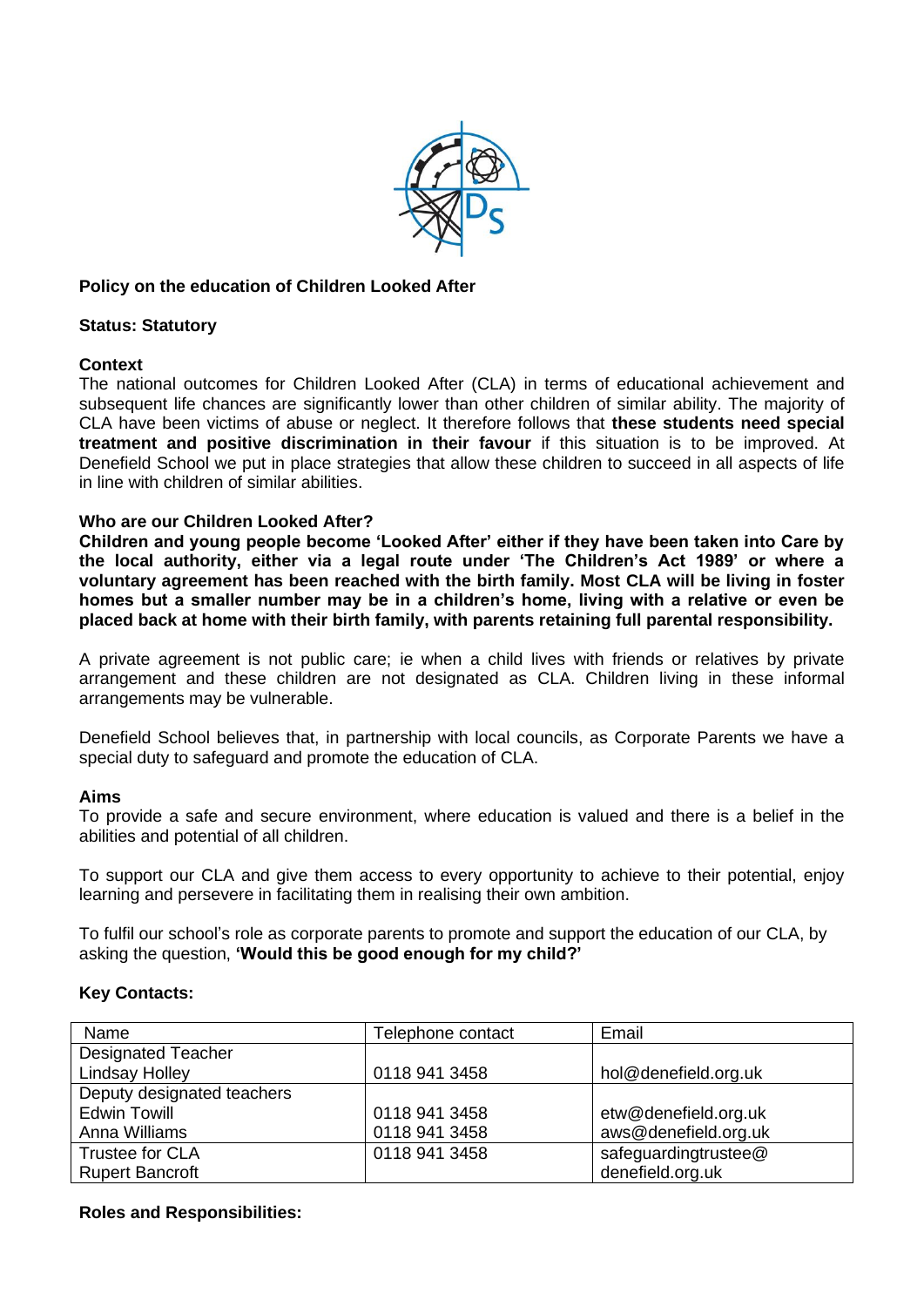# **The Board of Trustees will:**

- ensure that admission criteria prioritise CLA, according to the Code of Practice on Admissions;
- ensure all trustees are fully aware of the legal requirements and Guidance for CLA
- ensure that there is a named Designated Teacher for CLA
- nominate a trustee who links with the Designated Teacher, receives regular progress reports and provides feedback to the Board of Trustees for child protection and confidentiality reasons, ensures that information will be collected and reported in ways that preserve the anonymity, and respect the confidentiality of the CLA students concerned
- review the effective implementation of this policy, preferably annually and at least every three years
- ensure that the school's other policies give CLA equal access in respect of:
	- admission to school
	- access to the curriculum and public examinations
	- additional educational support where this is needed and additional pastoral support where appropriate
	- extra-curricular activities
	- careers guidance
- support the local authority in its statutory duty to promote the educational achievement of CLA
- ensure that appropriate systems and procedures are in place in the school even if there are no CLA on roll at the time and that the Designated Teacher continues to attend training and is up to date in regards to the legal processes.

### **The Headteacher will:**

- ensure that provision/outcomes for CLA are specifically developed, recorded, monitored and evaluated.
- ensure that the Designated Teacher for CLA has the time and facilities to carry out this role and to attend the termly Designated Teacher Network meetings and any specific training on CLA which is required to ensure that they have the most up to date information on supporting CLA.
- give CLA the highest priority regarding admissions to the school even when there is oversubscription.

# **The Designated teacher will**:

- be an advocate for any CLA in the school and co-ordinate support for them
- be the first point of contact regarding CLA for external agencies, including the LA virtual school
- maintain an up to date record of all CLA who are on the school roll. This will include:
	- status i.e. care order or Section 20 accommodation
	- type of Placement i.e. Foster, respite, residential
	- name of Social Worker, area office, telephone number
	- daily contact and numbers e.g. name of parent and carer or key worker in children's home
	- SEND Status and Student Passport
	- Child Protection information when appropriate.
	- baseline information, including an assessment of preferred learning styles and all test results
	- attendance figures
	- exclusions
	- tracking PP+ spend and its impact.
- Ensure that there is a Personal Education Plan (PEP) for each Child Looked After to include appropriate targets and above information. This must be compatible with the child's Care Plan, and, where applicable include any other school plan, e.g. Student Passport, Educational Healthcare Plan (EHCP), Transition Plan, BSP, PSP.
- Ensure there is a clear and consistent plan for attendance at all PEP meetings (see Appendix 1) to ensure coherence and efficiency in planning and attaining targets.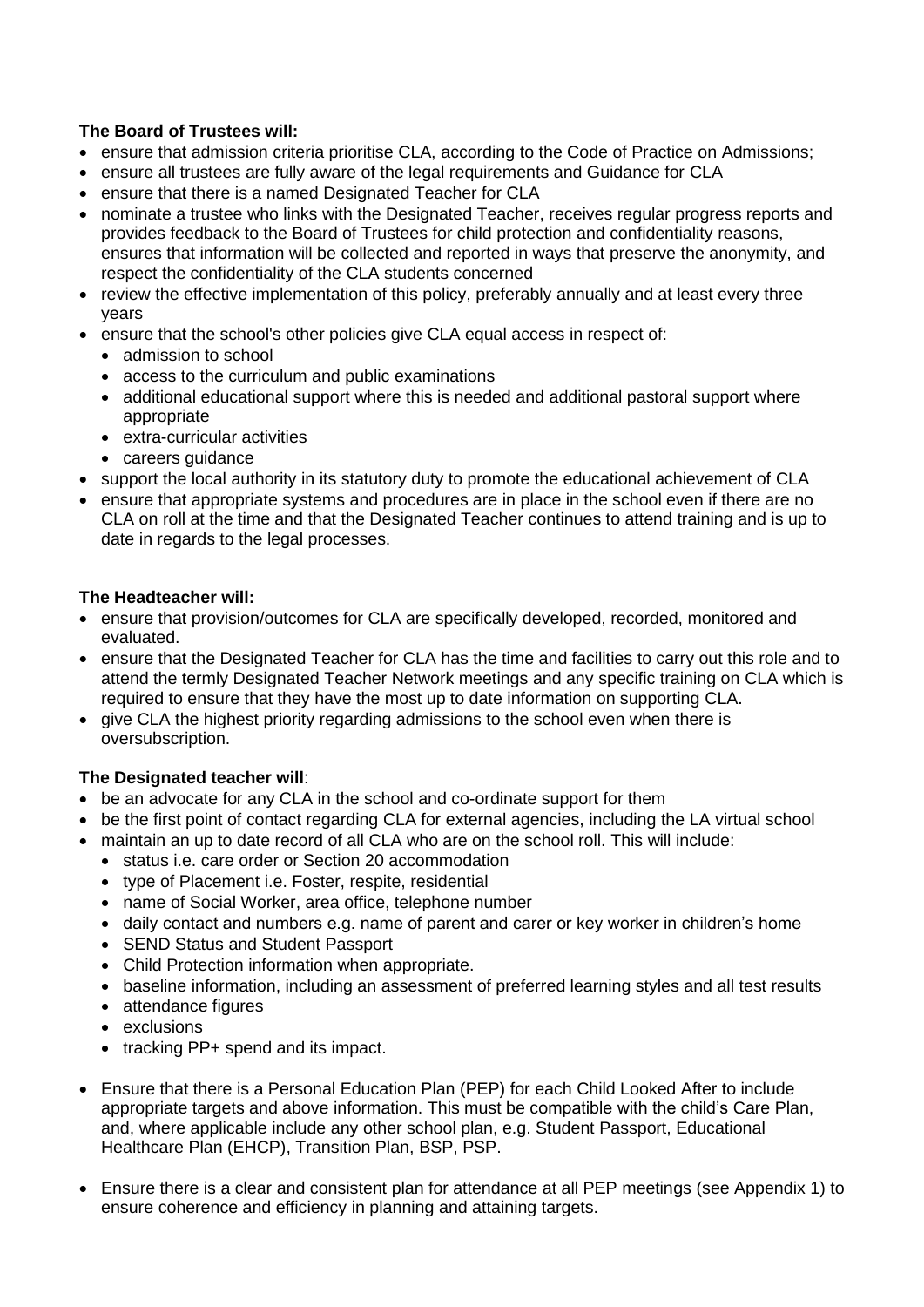- Ensure CLA have access to SEND and/or HATs provision as appropriate.
- Share CLA Student outcomes and strategies with all staff through the Student Passport, which will be reviewed regularly and amended as appropriate.
- Complete a single action plan outlining the uses of the PP+ funding within the PEP process to guarantee the minimal £1200 funding for the LA.
- If appropriate, through the PEP review cycle, or direct contact with the Virtual School Headteacher/LACEs team, apply for additional funding to meet the needs of the CLA, through additional support or intervention as needed.
- Track any additional funding to ensure impact and progress of the CLA in particular 1:1 tuition for our Year 11 CLA and any catch up programmes. This primarily will be done at the termly PEP.
- Ensure that an appropriate member of staff attends CLA reviews on each child and prepares a written report or uploads relevant information to ePEP which promotes the continuity and stability of their education.
- Liaise with The Virtual School on a regular basis with regard to the performance, attendance and attainment of CLA, communicating daily with Welfare Call.
- Provide the relevant LA with termly attainment data to enable the Virtual School Headteacher to have clear tracking data for all CLA.
- Ensure that if the child transfers school all relevant information is forwarded to the receiving school as a matter of priority, supporting as smooth a transition as is reasonably possible.
- Ensure that systems are in place to track, identify and prioritise when CLA are underachieving and have early interventions to improve this in line with peers.
- Ensure that systems are in place to keep staff up to date and informed about CLA where and when appropriate primarily through the use of the Student Passport.
- Ensure that CLA, along with all children, are listened to and have equal opportunity to pastoral support in school.
- Ensure that they keep the school up to date with current legislation and its implication for the school in respect of CLA.
- To provide CPD for staff on issues pertaining to CLA.
- Report to the Board of Trustees annually on the academic performance, attendance and exclusions of the CLA who are on the roll of the school.
- Ensure that the school evaluates the performance data for all CLA and that it is recorded in the school's self evaluation documentation

### **All staff will**:

- Ensure CLA are making at least expected progress and put in place appropriate intervention to meet their needs, in close liaison with the Designated Teacher and House Teams to ensure accelerated progress is made.
- As with all children, have high aspirations and **celebrate** the educational and personal achievement of CLA.